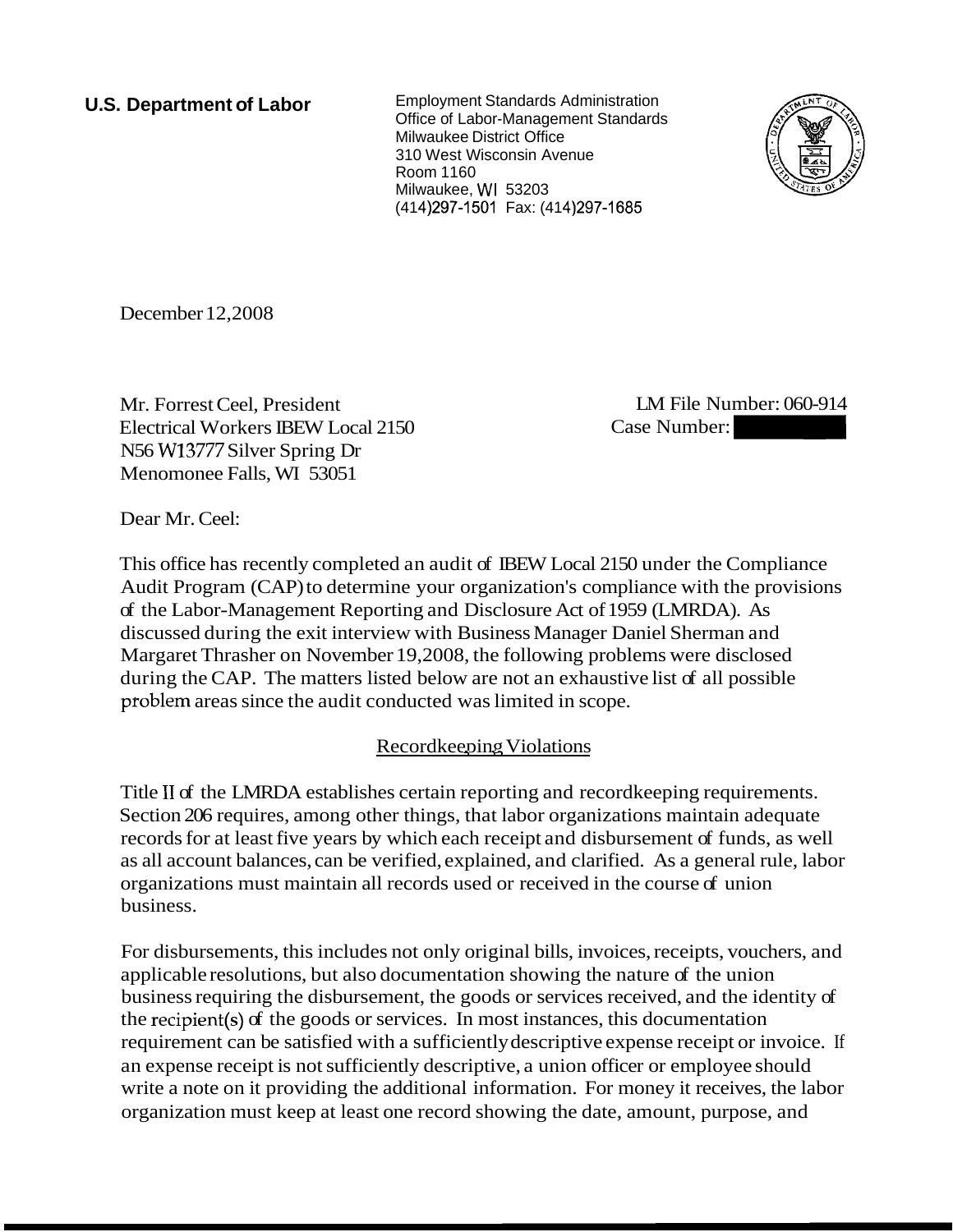Mr. Forrest Ceel December 12,2008 Page 2 of 3

source of that money. The labor organization must also retain bank records for all accounts.

The audit of Local 2150's 2007 records revealed the following record keeping violations:

### 1. Meal Expenses

Local 2150 did not require officers and employees to submit itemized receipts for meal expenses totaling at least \$450. These itemized receipts are necessary to determine if such disbursements are for union business purposes and to sufficiently fulfill the recordkeeping requirement of LMRDA Section 206.

Local 2150 records of meal expenses did not always include legible written explanations of union business conducted or the names and titles of persons incurring the restaurant charges. For example, the writing on a receipt for a meal at Thunder Bay Grille in Pewaukee, WI on January 19,2007 in the amount of \$47.91 submitted by Business Agent Joe Kohler was illegible, and there was no additional information provided on the monthly expense report submitted by Mr. Kohler for this meal.

#### 2. Other Officer Expenses

Some expense reimbursements to officers for other types of expenses were not properly documented. For example, no receipt was found for a disbursement you made on December 13,2006 at Discount Liquor in Milwaukee, WI in the amount of \$255.56. Instead, only a printout from the Union Plus Card website showing the date, merchant, and amount of the purchase, with no details regarding what was purchased, was found in union records. A written notation that this purchase was for beverages and ice for a meeting was found on the printout you provided. However, the original receipt provided to you at the time of the purchase should have been maintained.

Based on Business Manager Dan Sherman's assurance that Local 2150 will retain adequate documentation in the future, OLMS will take no further enforcement action at this time regarding the above violations.